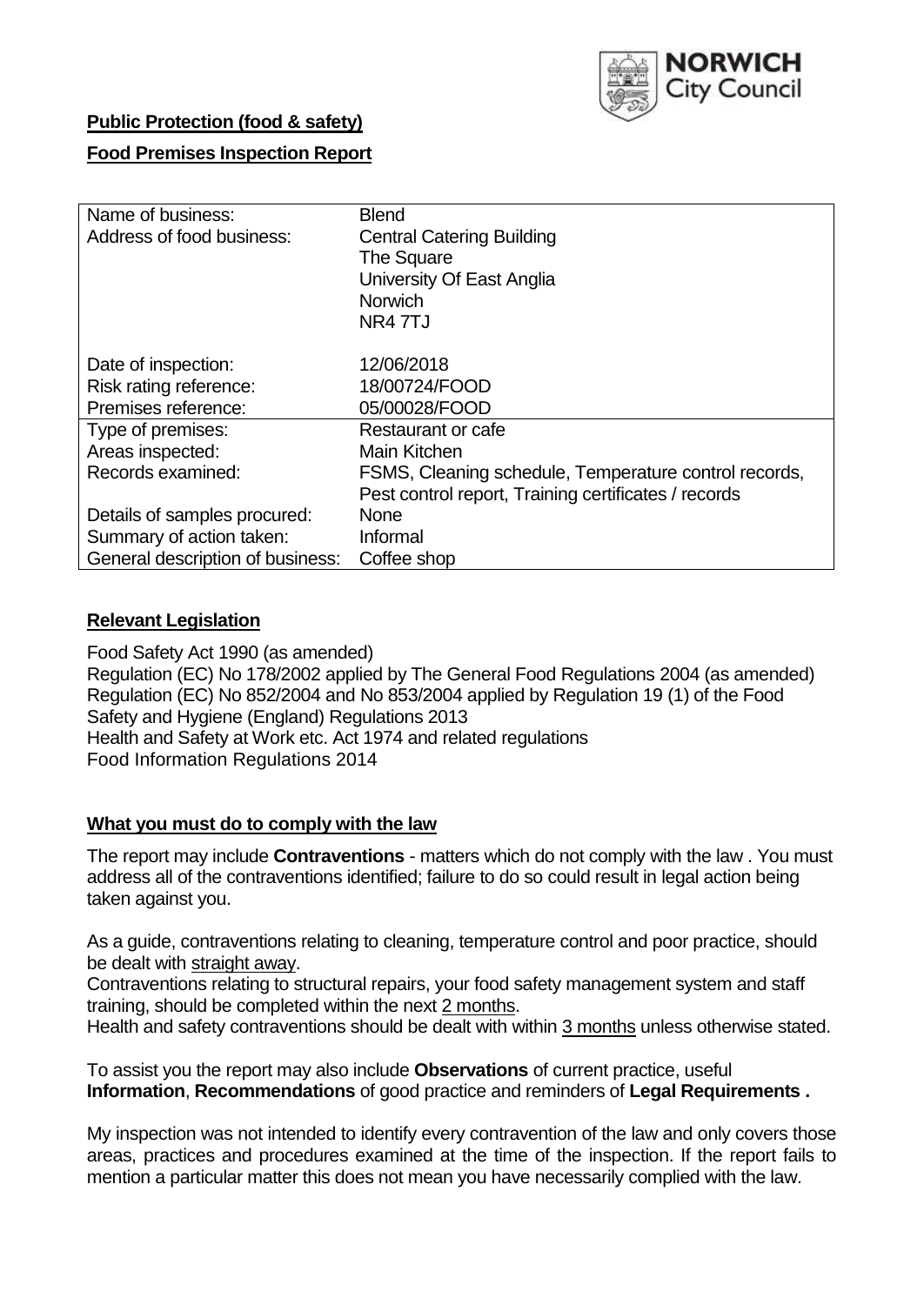# **FOOD SAFETY**

#### **How we calculate your Food Hygiene Rating:**

The food safety section has been divided into the three areas which you are scored against for the hygiene rating: 1. food hygiene and safety procedures, 2. structural requirements and 3. confidence in management/control procedures. Each section begins with a summary of what was observed and the score you have been given. Details of how these scores combine to produce your overall food hygiene rating are shown in the table.

| <b>Compliance Area</b>                     |          |    |           | <b>You Score</b> |           |    |           |    |          |  |  |
|--------------------------------------------|----------|----|-----------|------------------|-----------|----|-----------|----|----------|--|--|
| Food Hygiene and Safety                    |          |    |           | $\overline{0}$   | 5         | 10 | 15        | 20 | 25       |  |  |
| <b>Structure and Cleaning</b>              |          |    | $\Omega$  | 5                | 10        | 15 | <b>20</b> | 25 |          |  |  |
| Confidence in management & control systems |          |    | $\Omega$  | 5                | 10        | 15 | 20        | 30 |          |  |  |
|                                            |          |    |           |                  |           |    |           |    |          |  |  |
| <b>Your Total score</b>                    | $0 - 15$ | 20 | $25 - 30$ |                  | $35 - 40$ |    | $45 - 50$ |    | > 50     |  |  |
| <b>Your Worst score</b>                    | 5        | 10 | 10        |                  | 15        |    | 20        |    |          |  |  |
|                                            |          |    |           |                  |           |    |           |    |          |  |  |
| <b>Your Rating is</b>                      | 5        |    | 3         |                  | 2         |    |           |    | $\Omega$ |  |  |

Your Food Hygiene Rating is 5 - a very good standard

000006

# **1. Food Hygiene and Safety**

Food hygiene standards are high. You demonstrated a very good standard of compliance with legal requirements. You have safe food handling practices and procedures and all the necessary control measures to prevent cross-contamination are in place. Some minor contraventions require your attention. **(Score 5)**

#### Contamination risks

**Information** The use of glass in your food preparation area needs to be assessed as part of your food safety management

#### Hand-washing

**Observation** Hand washing was managed well and wash-hand basins were well stocked with hand cleaning material.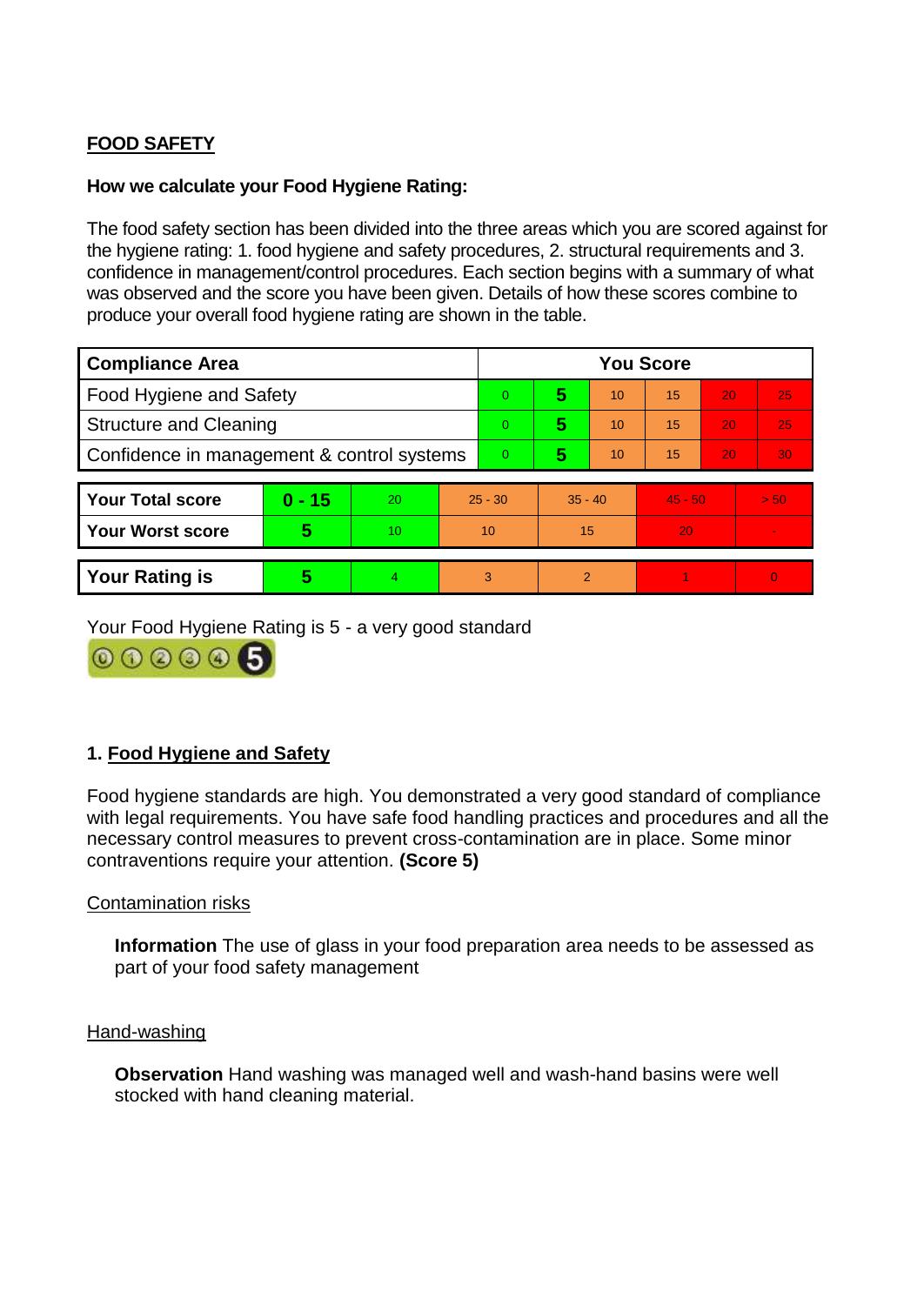#### Personal Hygiene

**Observation** I was pleased to see that standards of personal hygiene were high. Temperature Control

**Observation I** was pleased to see you were able to limit bacterial growth and/or survival by applying appropriate temperature controls at points critical to food safety and that you were diligently monitoring temperatures.

## Unfit food

**Contravention** The following food was unfit (and was seized or destroyed in my presence) because it was either; past its use by date; did not conform to food safety requirements; was not produced, prepared or processed in accordance with the regulations; or, in the case of fresh meat, its origin could not be determined:

 a carton of milk was being stored beyond its 'Use by' date of 10/6 (See photo below)

**Recommendation** You should have a system to identify when open or prepared foods need to be used by or discarded, to ensure the food is fit for consumption. I recommend you apply labels which give a day or date that is 2 days after the day of production e.g. if food is opened on Monday it should be used by the end of Wednesday.

# **2. Structure and Cleaning**

The structure facilities and standard of cleaning and maintenance are all of a good standard and only minor repairs and/or improvements are required. Pest control and waste disposal provisions are adequate. The minor contraventions require your attention. **(Score 5)**

#### Cleaning of Structure

**Contravention** The following structural items were dirty and require more frequent and thorough cleaning:

- skirting boards and flooring behind the bin (See photo below)
- pipework and the wall next to the hot cupboard (See photo below)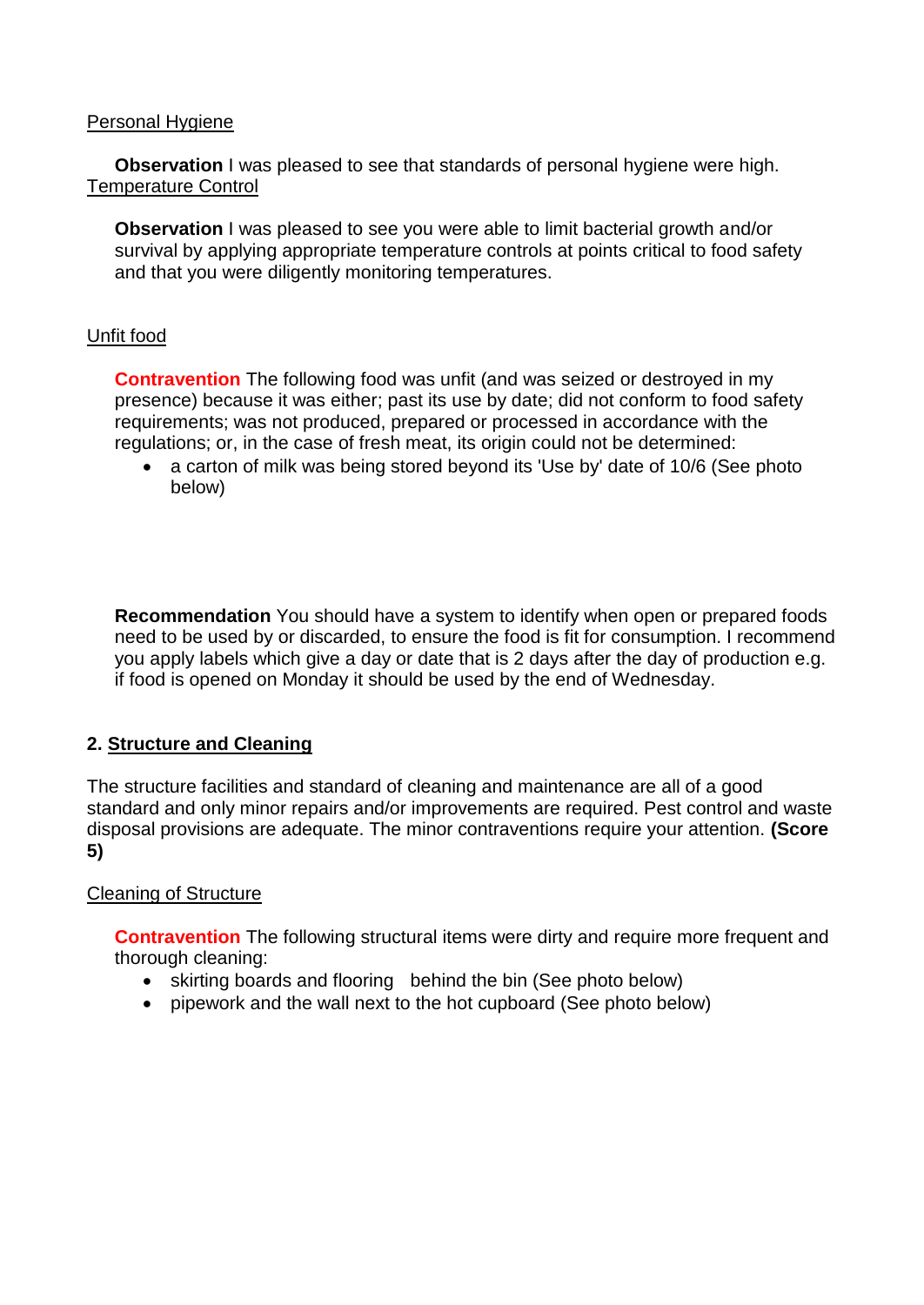### Cleaning of Equipment and Food Contact Surfaces

**Contravention** The following surfaces and equipment in contact with food were dirty and/or could not be cleaned and require cleaning or discarding:

top rim to the interior of the ice cream freezer

#### Cleaning Chemicals / Materials / Equipment and Methods

**Observation** I was pleased to see that the premises was kept clean and that your cleaning materials, methods and equipment were able to minimise the spread of harmful bacteria between surfaces.

#### **Maintenance**

**Contravention** The following items had not been suitably maintained and must be repaired or replaced:

• chipped paint to the skirting board

#### Facilities and Structural provision

**Observation I** was pleased to see the premises had been well maintained and that adequate facilities had been provided.

#### **3. Confidence in Management**

A food safety management system is in place and you demonstrate a very good standard of compliance with the law. You have a good track record. There are some minor contraventions which require your attention. **(Score 5)**

#### Type of Food Safety Management System Required

**Observation** Your SFBB/food safety management system was in place and working well. I was confident you had effective control over hazards to food.

#### Waste Food and other Refuse

**Observation** You had measures in place to dispose of waste food appropriately and were employing the services of a registered waste carrier.